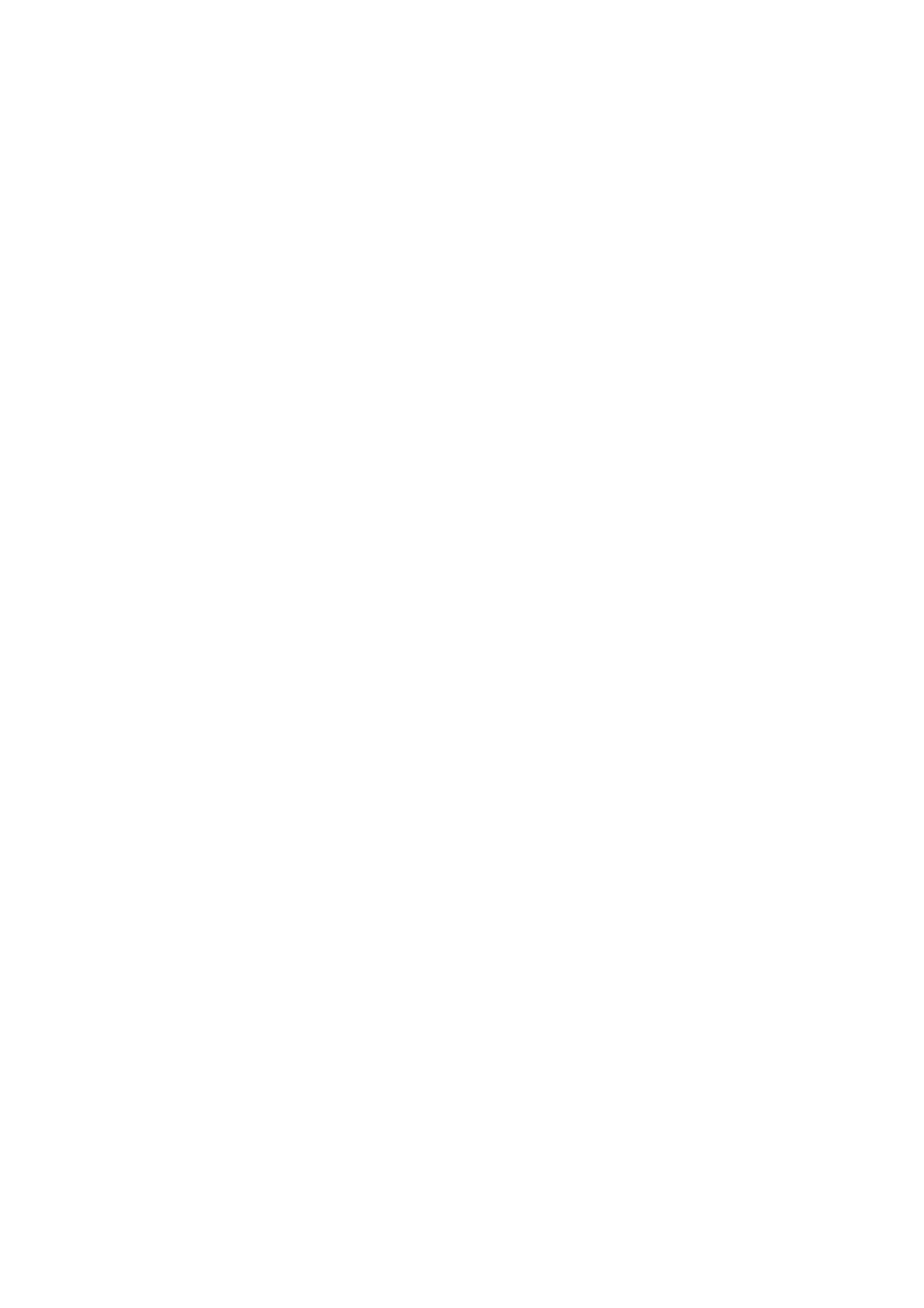#### **Estimating the return to farming and fishing using a sibling approach**

Blomquist, Johan<sup>a</sup>, Martin Nordin<sup>b</sup> and Staffan Waldo<sup>a</sup>

<sup>a</sup>AgriFood Economics Centre, Department of Economics, Swedish University of Agricultural Sciences. PO Box 730, SE-22007, Lund, Sweden.

<sup>b</sup>AgriFood Economics Centre and Department of Economics, Lund University. PO Box 730, SE-22007, Lund, Sweden.

# **Abstract**

This study explored an apparently paradoxical finding in farming and fishing: low economic returns to farming and fishing, but a high rate of occupational transmission across generations of farmers and fishers. Using a sibling model containing 11,924 children of Swedish farmers and fishers in 2012, we estimated that farmers' sons who became farmers received 28 per cent lower income than same-sex siblings with a career outside farming. For farmers' daughters and fishers' sons, the income gap was about 22 per cent relative to same-sex siblings. Thus, the sibling approach confirmed that the returns to farming and fishing are low, and not caused by negative selection into these sectors. Our conclusion was that the decision to become a fisher or a farmer is largely determined by non-pecuniary factors.

#### **JEL classification:** J43, Q12, Q22

**Key words:** income penalty, agriculture, farming, fishing, intergenerational

Correspondence to: Martin Nordin Department of Economics, Lund University Box 730 – Scheelevägen 15 D 220 07 Lund Sweden Email: martin.nordin@nek.lu.se Phone: +46 (0) 46 222 07 90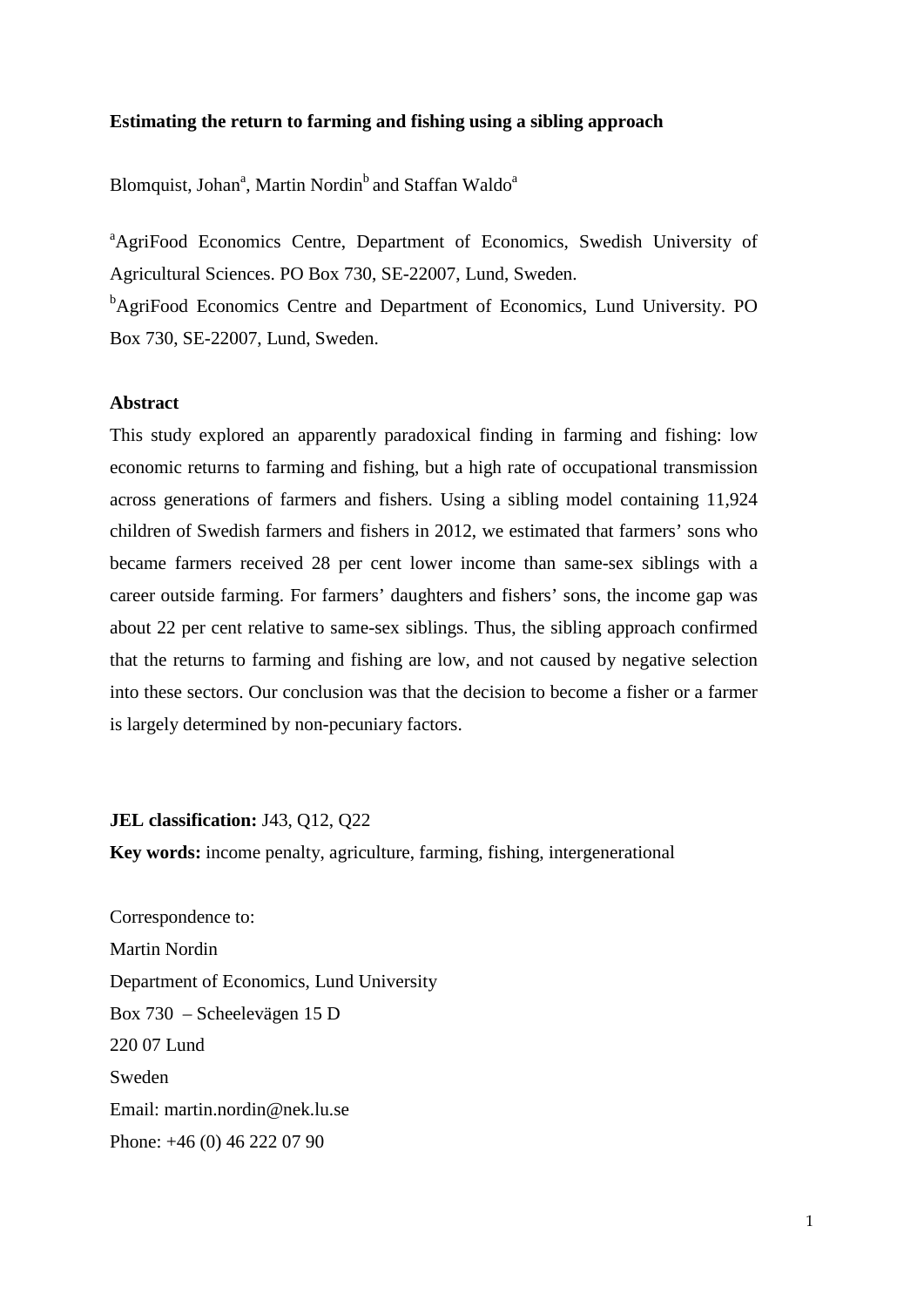# **1. Introduction**

Although income within farming and fishing is low (Gardner, 2000; Hill, 2000; EC, 2014), the children of farmers and fishers frequently follow their parents into these occupations (Blau and Duncan, 1967; Laband and Lentz 1983; Long and Ferrie, 2013; Blomquist et al., 2015). This is somewhat paradoxical, since other occupations with strong intergenerational ties, e.g. doctors and lawyers (Lentz and Laband 1990, 1989; Laband and Lentz, 1992), generally hold the attraction of being well paid.

However, estimating the return to farming and fishing for children taking over the occupation is difficult, because the decision to be a farmer or fisher is not random. For example, farmers' skills are assumed to explain the strong intergenerational links in farming (Laband and Lentz, 1983; Rosenzweig and Wopin, 1985); children of farmers adopt specific skills that are rewarded in that sector, but not elsewhere on the labour market. Similar arguments may apply to the children of fishers, but to our knowledge this has not been explored in the empirical literature. Consequently, farming or fishing skills influence both the decision to become a farmer or fisher and future income. If children with high farming or fishing skills choose farming or fishing, the income penalty (i.e. how much lower the income from farming/fishing is compared with alternative occupations) is smaller than if the average skilled child had chosen the occupation. Thus, it is not a good option to simply estimate the observed income difference between children who have followed in their parents' footsteps and children who have not. An alternative approach is to compare income of farmers with and without a farming background, as done by Laband and Lentz (1983). They found that farmers who take over the occupation from their fathers earn more than farmers without a farming background. However, they compared farm children and non-farm children, which revealed little about the return to farming compared with other occupations for farm children. To estimate the true return for these children, a different identification strategy is necessary.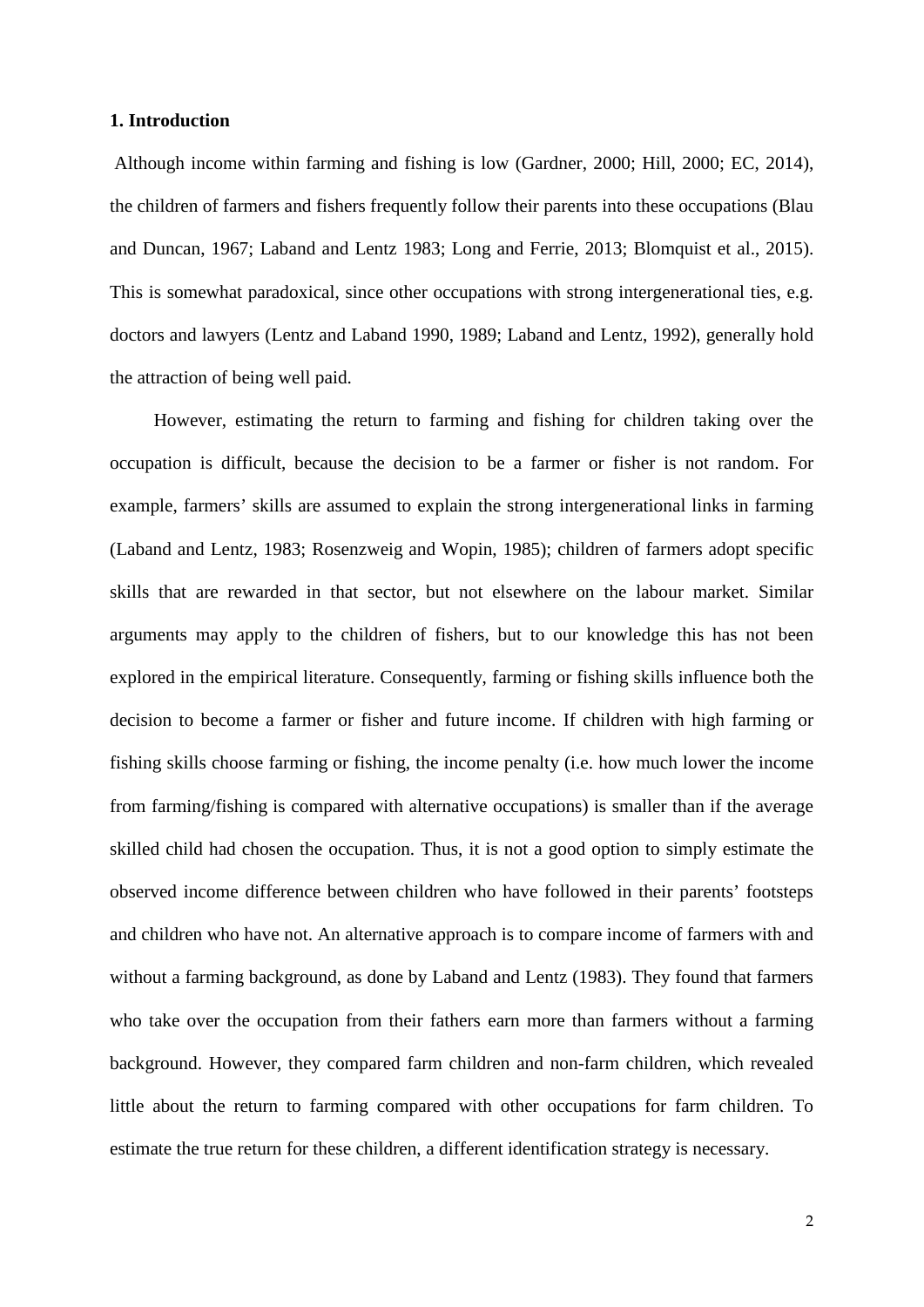In this study we This paper use an identification strategy that controls for inherited occupational skills – a sibling comparison framework – to estimate the returns to farming and fishing for farmers' and fishers' children. We use a rich dataset containing information on the entire farmer and fisher population in Sweden, their family ties (parent-child, siblings and spouses) and register labour market data (including level of education, farm and non-farm incomes). The sibling variation in the incidence of becoming a farmer or fisher identifies the return and the estimate should not be subjected to any bias due to unobservable family characteristics. By comparing the labour market returns of full-siblings raised in farmer or fisher families, we contribute with key findings on an important topic where knowledge is still scarce.

The sibling approach is commonly used in labour economics (e.g. Card, 1999; Griliches, 1979; Holmlund, 2005; Lindahl and Regnér, 2005), but to our knowledge it has not been used in the literature on agriculture and fishing or for estimating occupational returns in general. The approach is typically used for controlling for shared scholastic skills (Card, [1](#page-4-0)999), $<sup>1</sup>$  but has not been used previously to control for farming or fishing skills.</sup>

Farming skills comprise two types of skills: farm-specific and farm-general (Rosenzweig and Wopin, 1985). Farm-specific skills include knowledge about weather conditions, soil, appropriate fertilisation etc. that is specific to the family farm. Farm-specific human capital is cited as being an important factor explaining why farm enterprises are passed on within the family (Laband and Lentz, 1983). On the other hand, farm-general skills create incentives for children to become farmers, whether by taking over the family farm or not (Rosenzweig and Wopin, 1985). There is no reason to assume that fisheries differ in this respect, although there is no literature on the topic. Examples of fisher-specific skills are

<span id="page-4-0"></span><sup>&</sup>lt;sup>1</sup>Ability is the more common concept, but as ability is vague but closely related to scholastic skills, we prefer the term scholastic skills.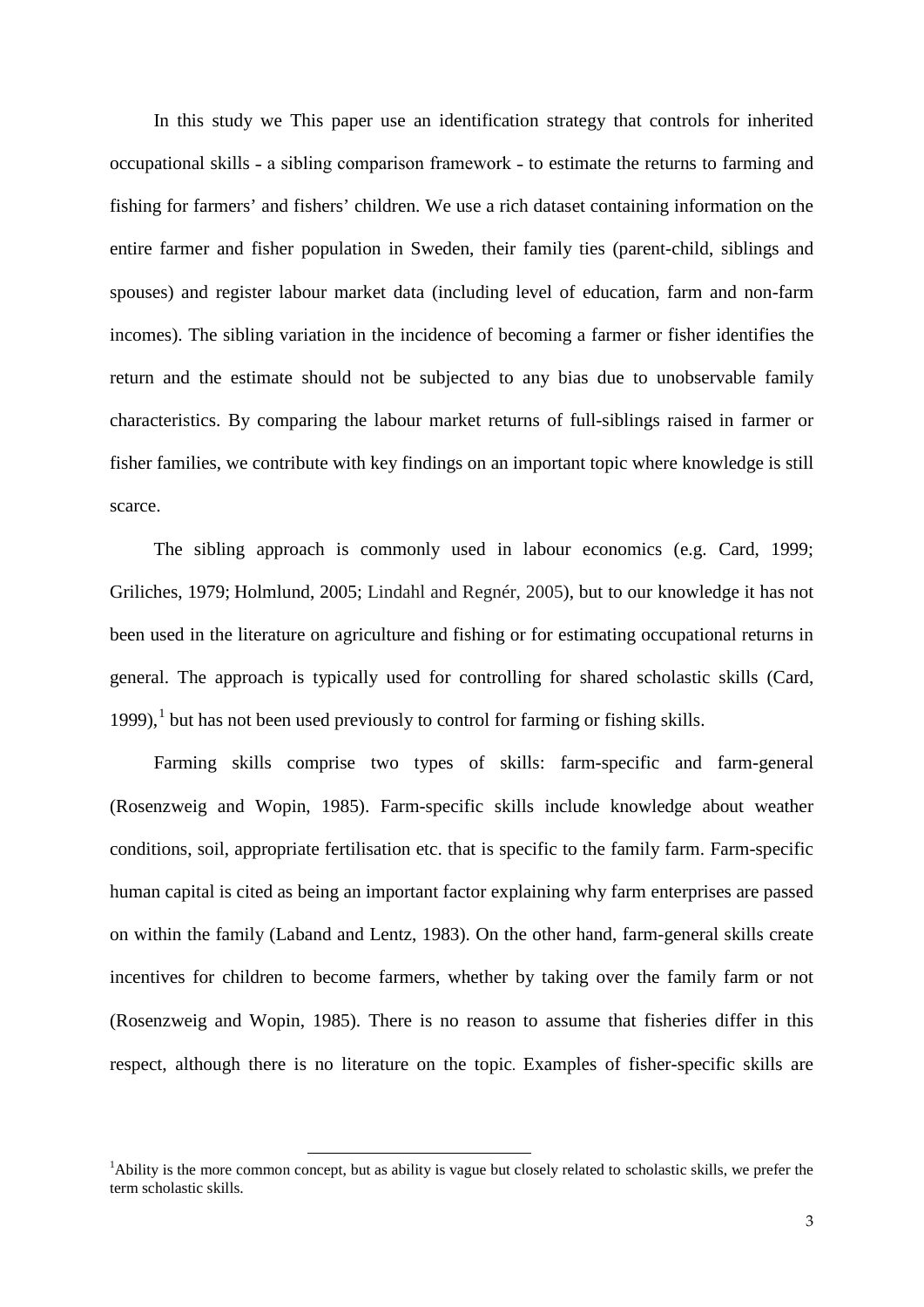knowledge about local fishing grounds and gear choices for different seasons and weather conditions.

Besides farming and fishing skills, the children's scholastic skills may also influence their decision to be a farmer or a fisher. Farm children with low scholastic skills may be more likely to choose the career path of the parents, whereas those with high scholastic skills may choose to commit to higher education and thus end up in more highly paid job in other parts of the economy. In this regard, Berlinschi, Swinnen and Van Herck (2014) found that education pushes farm children away from the agriculture sector, while Artz, Kimle and Orazem (2013) reported that graduates in agricultural science generally earn an higher income outside the agricultural sector than within.

The returns in agriculture and fisheries depend on government policy and management systems, but in fisheries the management system is particularly important. Swedish fisheries are part of the EU Common Fisheries Policy (CFP), which defines the regulatory framework but also delegates important issues such as access to national fish quotas to member states. The majority of Swedish fisheries can be described as regulated or restricted open access, as defined by Homans and Wilen (1997). This does not generate maximum economic returns from the fisheries. Homans and Wilen point out that most fisheries are regulated like this, and on a global scale the returns to fisheries can be expected to be lower than optimal (Worm et al., 2009; World Bank, 2009).

### **2. Data and descriptive statistics**

The longitudinal database used in this study combines datasets from Statistics Sweden. It includes administrative data for the period 1997-2012; where the *Longitudinal Integration Database for Health Insurance and Labour Market Studies* (LISA) is linked with the *Multigenerational Register.* These data were complemented with the registry of commercial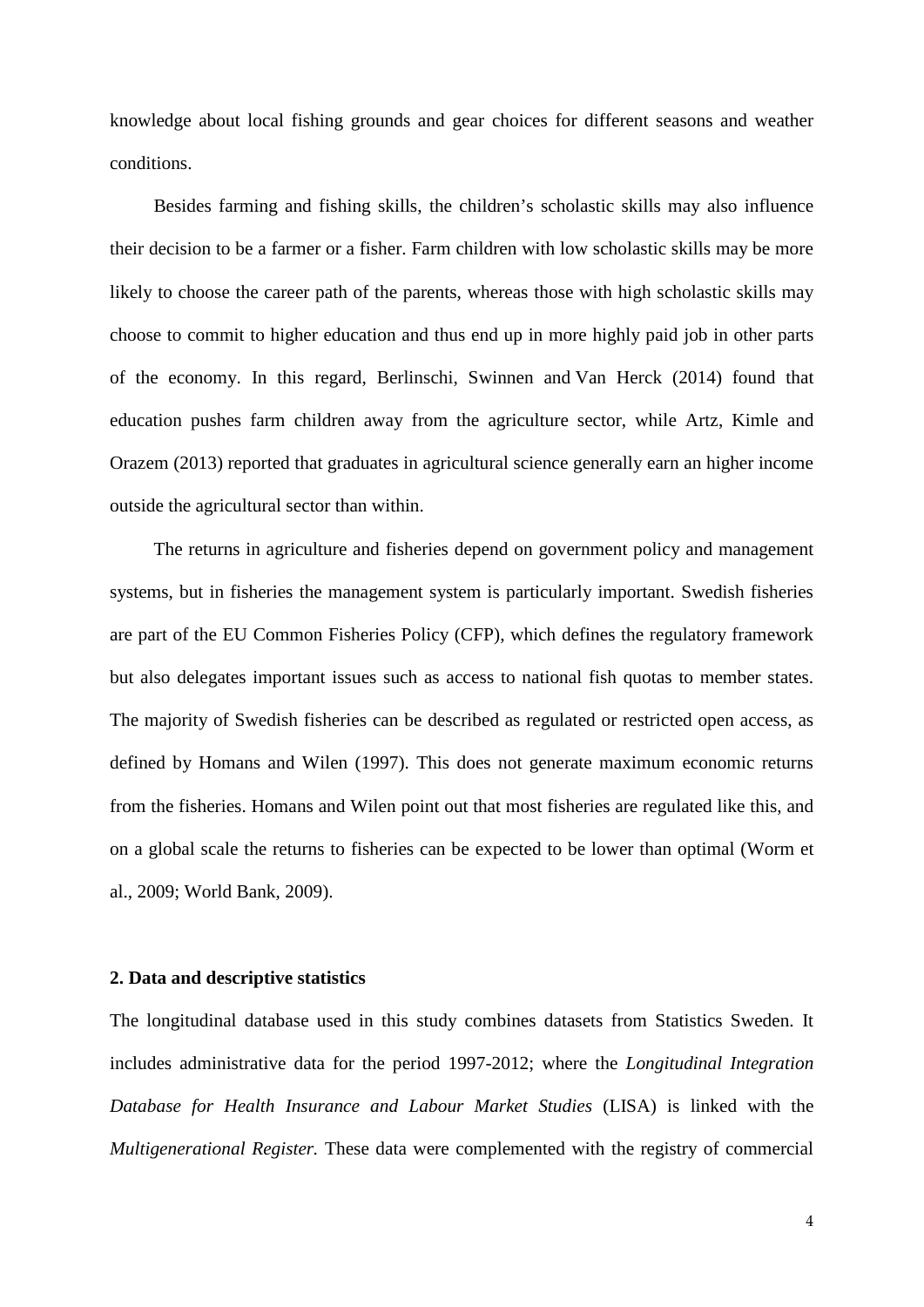fishing licences provided by the Swedish Agency for Marine and Water Management. The LISA database includes a broad range of indicators on demographics, labour market outcomes and level of education for the entire Swedish population (16 years and older) living in Sweden. The sample used in this study comprised: i) individuals receiving their income from work or business classified according to its industry code<sup>[2](#page-6-0)</sup> as having some involvement in agriculture or fishing, and ii) their children. To this population, we added all individuals holding a fishing licence in any year between 1997 and 2012 and their children.<sup>[3](#page-6-1)</sup>

To estimate the returns to farming and fishing for children taking over the occupation from parents, we need to create a sample of farmers' and fishers' children. First, fathers working in the agriculture or fishery sector are identified.<sup>[4](#page-6-2)</sup> We restrict the sample of fathers to individuals: i) obtaining their main income from farming between the years 1997 and  $2000^5$  $2000^5$ , ii) born between 1936 and 1972, and iii) who have children. By requiring that the main income derive from farming (for several years), we ensure that farmers with secondary involvement in farming are excluded. Farmers born before 1936 are excluded so that the sample members have not reached the legal retirement age of 65 by 2000. For the sample of fishers, all males holding a fishing licence and born before 1972 are included in the sample. Holding a commercial fishing licence guarantees that the fisher is active and receives the majority of his income from fisheries. Of the total number of male farmers and fishers, around

<span id="page-6-0"></span> $2$ The Swedish Standard Industrial Classification (SNI) code, which is identical to the classification of economic activities in the European Community (NACE). 3

<span id="page-6-1"></span><sup>&</sup>lt;sup>3</sup>For some unclear reason, the industry code is missing for many fishers in the beginning of the sample. To overcome this, we use the information in the fishing licence registry on all fishers holding a licence in any year between 1997 and 2012.

<span id="page-6-2"></span><sup>4</sup>We observe that if the mother is a farmer or a fisher, the father is almost always also a farmer or a fisher. The farmer or fisher mothers without a farmer or fisher partner are too small a sample to analyse separately. Due to this, we restrict the sample of parents to those where at least the father is a farmer or a fisher. <sup>5</sup>

<span id="page-6-3"></span> ${}^{5}$ In intergenerational transmission studies, it is important that the parental variables are correctly measured. The recommendation is that parental variables are calculated using several yearly observations. Studies show that the intergeneration association in income is about three-fold higher when using several income years for parents compared with a single year (see e.g. Solon, 1999).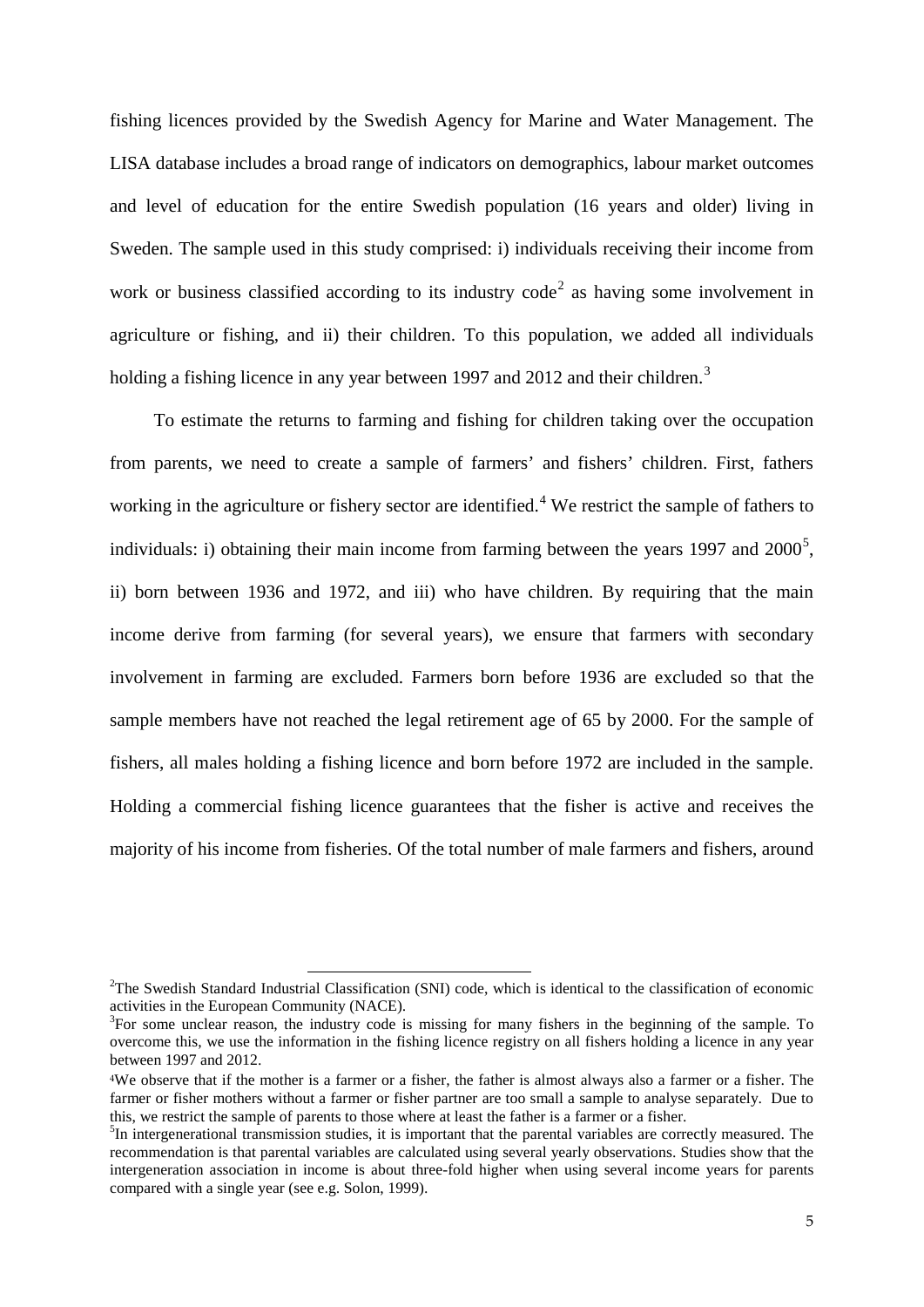50 per cent (51.3%) have at least one child, according to the *Multigenerational Register*. [6](#page-7-0) These 20,858 farmers and fishers have 53,338 children.

Next we turn to the sample of interest, i.e. the children of farmers and fishers. The aim is to estimate income equations, which implies that only working children are included in the sample. The long-term sick or unemployed are not included because of lack of information about their occupational investment decision. This decreases the sample to 41,091 children, of whom 36,920 are farmers' children and 4,176 fishers' children. Divided by gender, the sample comprised 21,220 sons and 19,925 daughters.

When estimating income equations, it is common practice to apply an age restriction, since income at an early age is a poor measure of lifetime income, meaning biased parameters.<sup>[7](#page-7-1)</sup> We chose to restrict the sample of children to those aged 27 or older<sup>[8](#page-7-2)</sup>. A very few fishers' children are above retirement age (>65 years) and therefore also excluded. Farmers' children are below retirement age in 2012 because we restricted the farmer father's year of birth to 1936 or later. Because the data includes annual income (and not wages, or working hours so that we could construct wages), we apply an income restriction. Applying a restriction instead of simply using positive income excluded short employment spells and part-time jobs with low pay. We chose a relatively low income barrier, SEK 50,000 (about \$7,000), so that we do not exclude too many fishers (in a sensitivity analysis we test a higher income barrier). The income and age restrictions mean that we exclude 34 per cent of the 41,091 children (the percentage reductions below are calculated using the same base).

We also remove single children, half-siblings and children for which we lack sibling status, excluding a further 12 per cent. Finally, since we estimate same-sex sibling parameters, we have to have either two boys or two girls from the same family that cleared the age and

<span id="page-7-0"></span><sup>6</sup>A small proportion (755) of these children are adopted. We remove these and include only biological children. <sup>7</sup>See e.g. Böhlmark and Lindquist (2006), who showed that for young individuals current income is a poor proxy

<span id="page-7-2"></span><span id="page-7-1"></span>for lifetime income.  ${}^{8}$ The age restriction was included to reduce the risk of including children funding their higher education by

working on the family farm.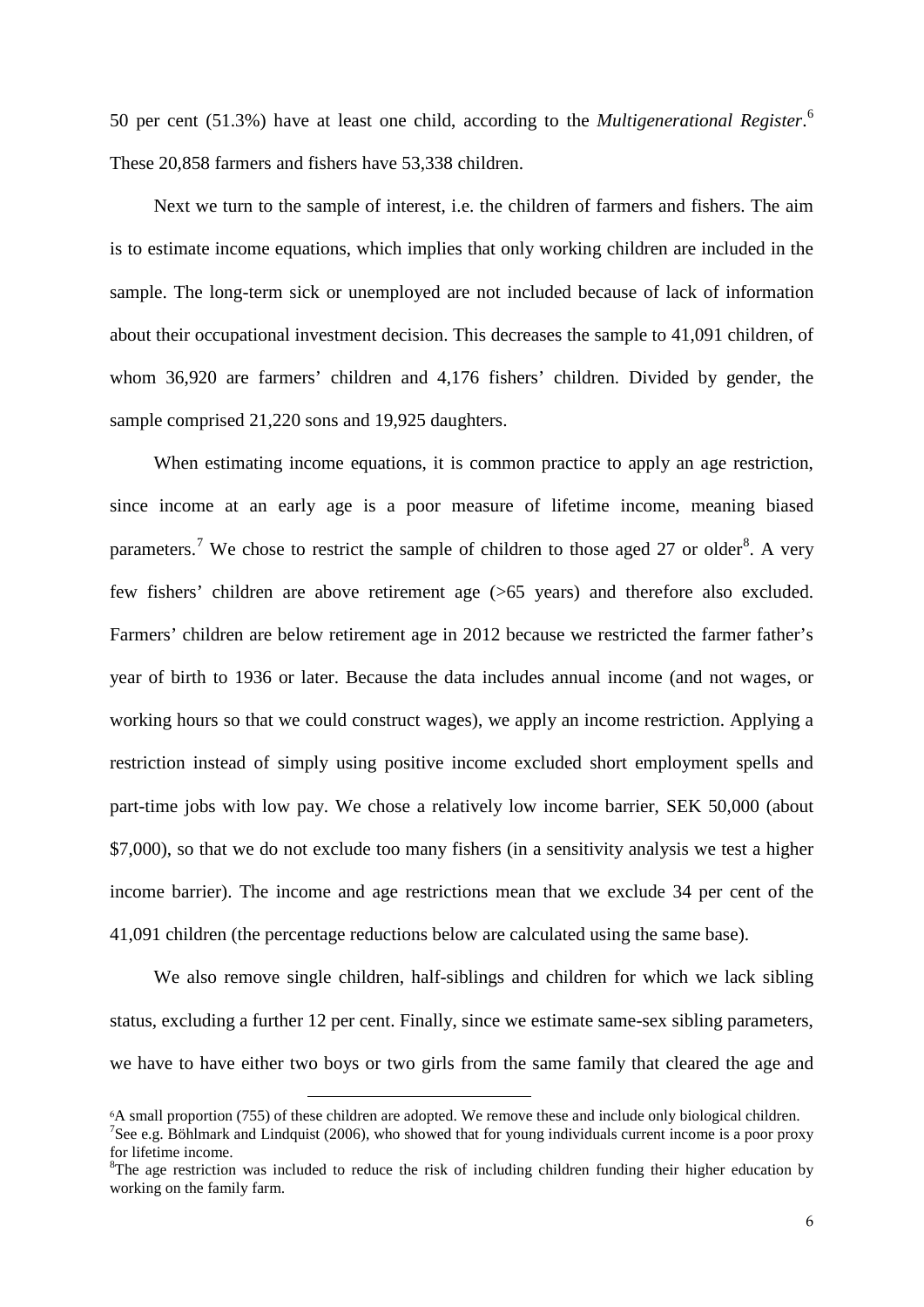income restrictions. This is demanding and reduces the sample by a further 25 per cent. Following all these restrictions, the sample of fishers' daughters where at least one sister is a fisher is too small to analyse in our sibling approach. The final sample of farmers' children and fishers' sons used in the sibling analysis is 11,924 in total.

The most important variable in the analysis is the income variable. In the EU-15 in 2012 (EC, 2014), hourly wages in agriculture is reported to be 57% of average hourly wages in the rest of the economy. However, to evaluate the income position of farmers', off-farm income has to be included (Hill 2000a, 2000b). Accordingly, we analyse combined farm (fishing) and off-farm (off-fishing) income. Moreover, the children's income in 2012 includes both income from work and business<sup>[9](#page-8-0)</sup>.

### *2.1 Descriptive statistics*

A descriptive inspection of the data (Table 1) shows the share of farmers' and fishers' children working as farmers or fishers in 2012 for those with: i) some income and ii) their main income from farming or fishing, and separately for sons and daughters. The upper part of the table shows the proportion of the full sample of children aged 27 and older with income above SEK 50,000, and the lower part of the table the proportion of the sibling sample (i.e. the sample of full-siblings that included at least two same-sex siblings).

Table 1 shows that sons are considerably more likely to work as farmers than daughters. Around 22 to 27 per cent of sons are farmers, but only about 4 to 6 per cent of daughters. The lower figures are for those with their main income from farming, but the relatively small difference indicate that most children that are farmers receive their main income from farming. When comparing the full sample and the sibling sample, we find that the shares are almost identical, indicating that the sibling sample is not unrepresentative in this sense.

<span id="page-8-0"></span> ${}^{9}$ Farm subsidies are included in farm revenues and therefore affect the income from businesses.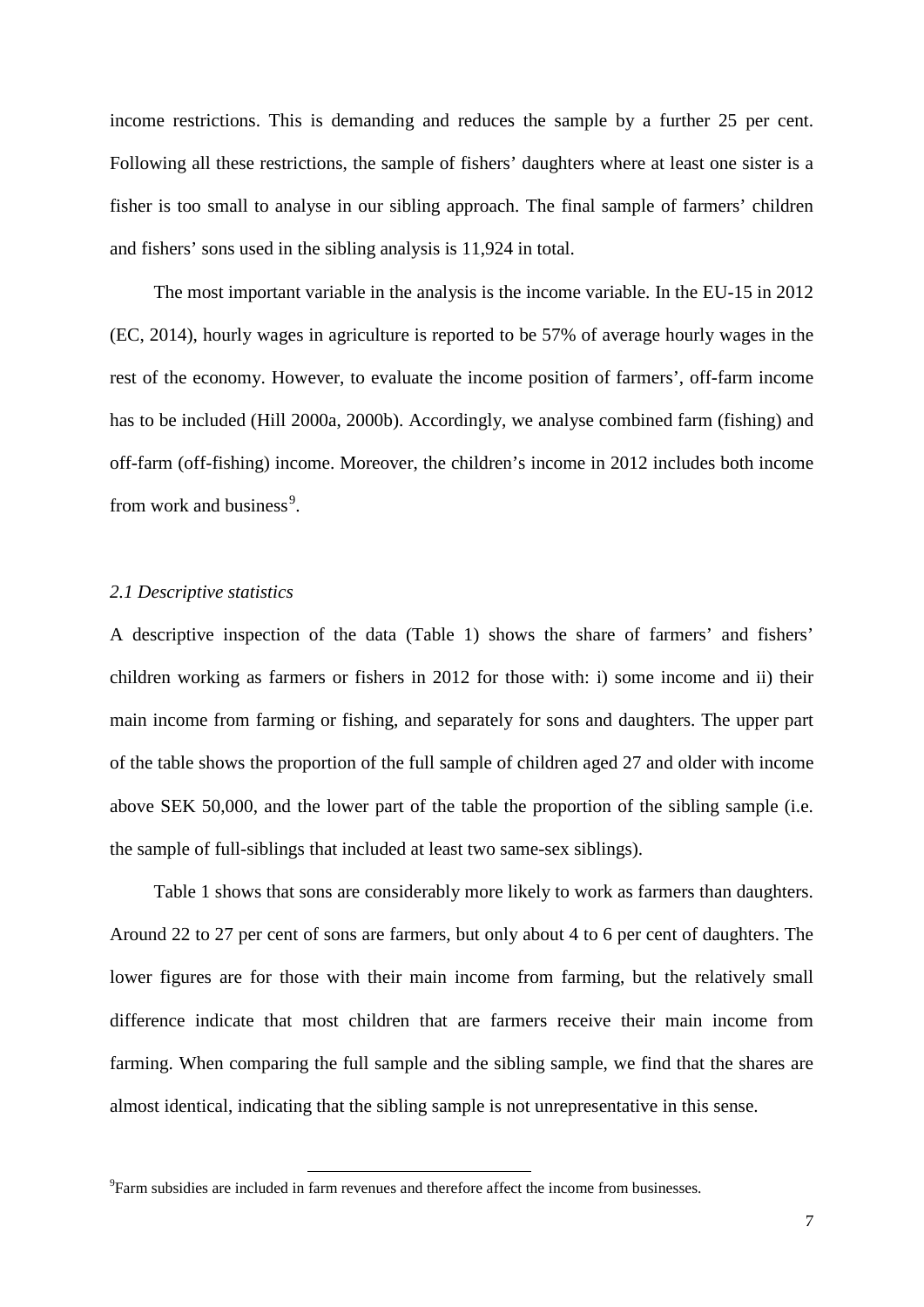For fishers' sons, the proportion of the full sample choosing fishing is around 14 to 19 per cent. As with farmers, most fishers' sons that are fishers receive their main income from fishing. On the other hand, in the sibling sample, the proportion of fishers' sons who are also fishers are larger, around 23 to 29 per cent. This is because single children - who are removed from the sibling sample – are less likely to become fishers (the opposite is found for farmers). The reason for this is uncertain.

**Table 1.** Proportion (%) of Swedish farmers' and fishers' children choosing their father's occupation, for the full sample and the sibling sample, 2012.

|                                    | Farmers' children |                  |             | Fishers' children |  |  |
|------------------------------------|-------------------|------------------|-------------|-------------------|--|--|
|                                    | Sons              | <b>Daughters</b> | <b>Sons</b> | <b>Daughters</b>  |  |  |
|                                    | Full sample       |                  |             |                   |  |  |
| <b>Observations</b>                | 12,690            | 11,445           | 1.536       | 1,378             |  |  |
| Some income in father's occupation | 26.2              | 5.9              | 19.1        | 1.0               |  |  |
| Main income in father's occupation | 22.2              | 3.7              | 14.5        | 0.4               |  |  |
|                                    | Sibling sample    |                  |             |                   |  |  |
| <b>Observations</b>                | 6.160             | 5.195            | 569         |                   |  |  |
| Some income in father's occupation | 26.9              | 6.3              | 29.2        |                   |  |  |
| Main income in father's occupation | 23.0              | 4.1              | 23.2        |                   |  |  |

Notes: The full sample constitutes all children of farmers and fishers aged 27 and older, and with income of SEK 50,000 or higher. The sibling sample constitutes full siblings with a same-sex sibling in the sample.

The characteristics of individuals in the full sample and the sibling sample (averages of variables) are shown in Table 2. The statistics are reported separately for children inheriting the father's occupation and children choosing another occupation. As in the following econometric analysis, we classify the children as farmers or fishers if *some* (and not only if their main) income is from the inherited occupation. In a sensitivity analysis, we elaborate on this in detail. By comparing the samples, we find that the sibling sample is not a selective group of children.

First, we conclude that the statistics show almost the same pattern for the full sample and the sibling sample, with somewhat higher income (around 2 per cent) in the full sample that could be explained by somewhat greater age of individuals in that sample. We find that farmers' sons and daughters have around 30 and 19 per cent lower income, respectively, than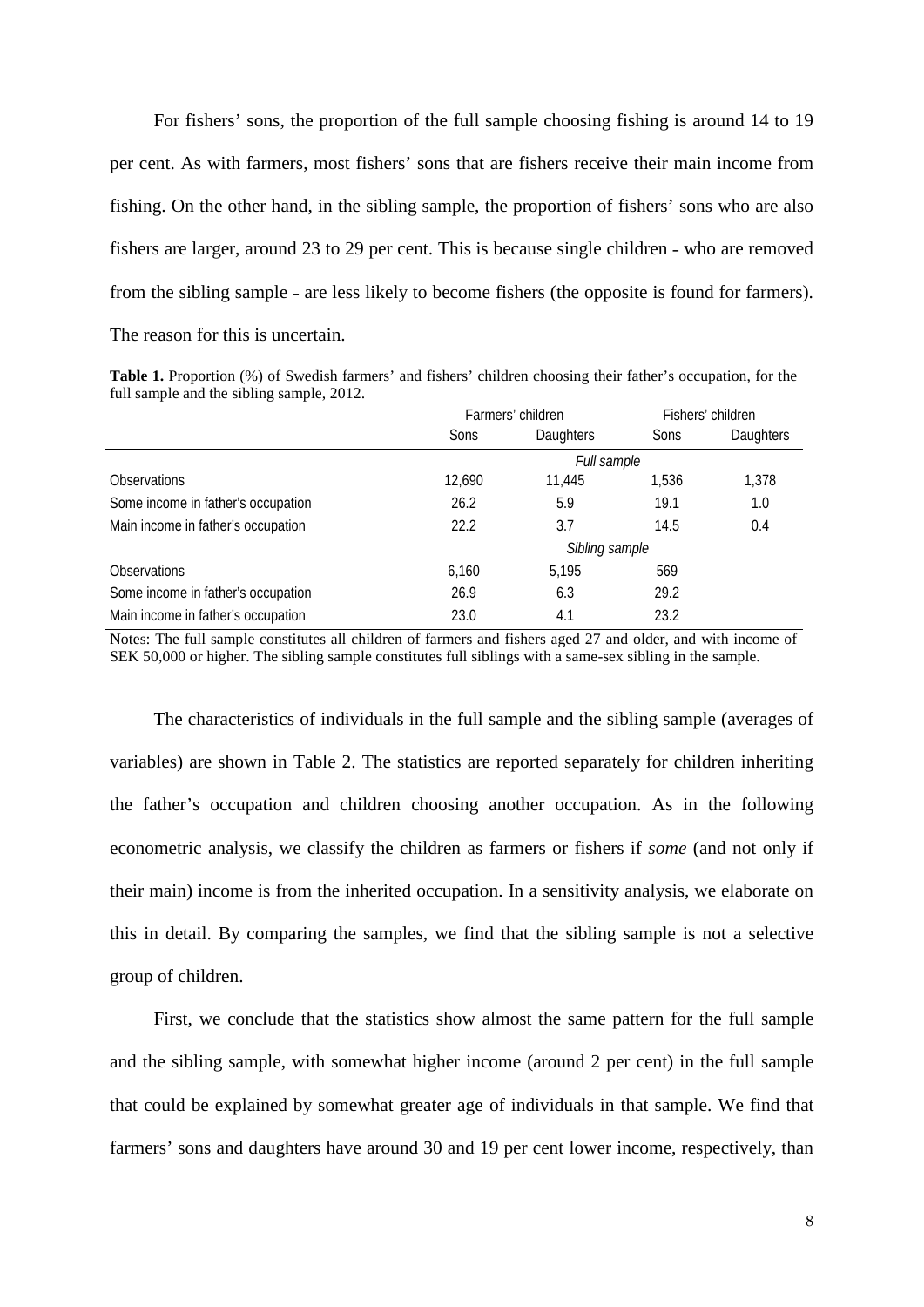non-farmers. The sons who chose to become fishers have about 16 per cent lower income than sons working in another occupation.

Children inheriting the occupation of farmer or fisher have almost one year less education, but a large proportion of children choosing farming (54 per cent of sons and 31 per cent of daughters) invests in agricultural education.<sup>[10](#page-10-0)</sup>

**Table 2.** Descriptive statistics on the full sample of farmers' and fishers' children, for the full sample and the sibling sample, 2012.

|                                  | Sons           |        |            | Daughters |            | Sons   |  |
|----------------------------------|----------------|--------|------------|-----------|------------|--------|--|
|                                  | Non-farmer     | Farmer | Non-farmer | Farmer    | Non-fisher | Fisher |  |
|                                  | Full sample    |        |            |           |            |        |  |
| Ln Income                        | 12.76          | 12.46  | 12.43      | 12.24     | 12.75      | 12.59  |  |
| Age                              | 37.1           | 37.9   | 37.5       | 37.5      | 41.9       | 42.0   |  |
| Years of schooling               | 12.8           | 11.9   | 13.6       | 12.8      | 12.0       | 11.1   |  |
| Agricultural education (percent) | 10             | 55     | 5          | 31        | 2          |        |  |
|                                  | Sibling sample |        |            |           |            |        |  |
| Ln Income                        | 12.73          | 12.44  | 12.42      | 12.24     | 12.72      | 12.54  |  |
| Age                              | 36.4           | 37.2   | 36.9       | 36.2      | 40.0       | 42.3   |  |
| Years of schooling               | 12.7           | 11.9   | 13.6       | 12.9      | 12.0       | 11.1   |  |
| Agricultural education (percent) | 10             | 54     | 5          | 31        | 3          | 2      |  |

Notes: The full sample constitutes all children of farmers and fishers aged 27 and older, and with income of SEK 50,000 or higher. The sibling sample constitutes full siblings with a same-sex sibling in the sample.

# **5. Estimating the return to farming and fishing**

-

#### *5.1 Empirical strategy*

Our main concern when estimating the farming and fishing income penalty is that the earnings potential of children who chose farming or fishing differ from that of children who chose another career path. For example, it may be the case that children with high academic skills systematically choose a career outside farming and fishing, while children with lower academic skills choose to follow their parents' footsteps. In this case, there is negative selection into farming and fishing that has to be dealt with in order to avoid biased estimates of the income penalty. Of course, there may also be positive selection if children with high farming and fishing skills choose to become farmers or fishers. The main benefit of the

<span id="page-10-0"></span><sup>&</sup>lt;sup>10</sup> An agricultural education in defined as an education in agriculture, garden, forestry, and veterinary. The formal coding also includes fishery but since the education is about mainly fish preservation and conservation, and almost no fishers have this type of education, we do not see it as an education in fishery.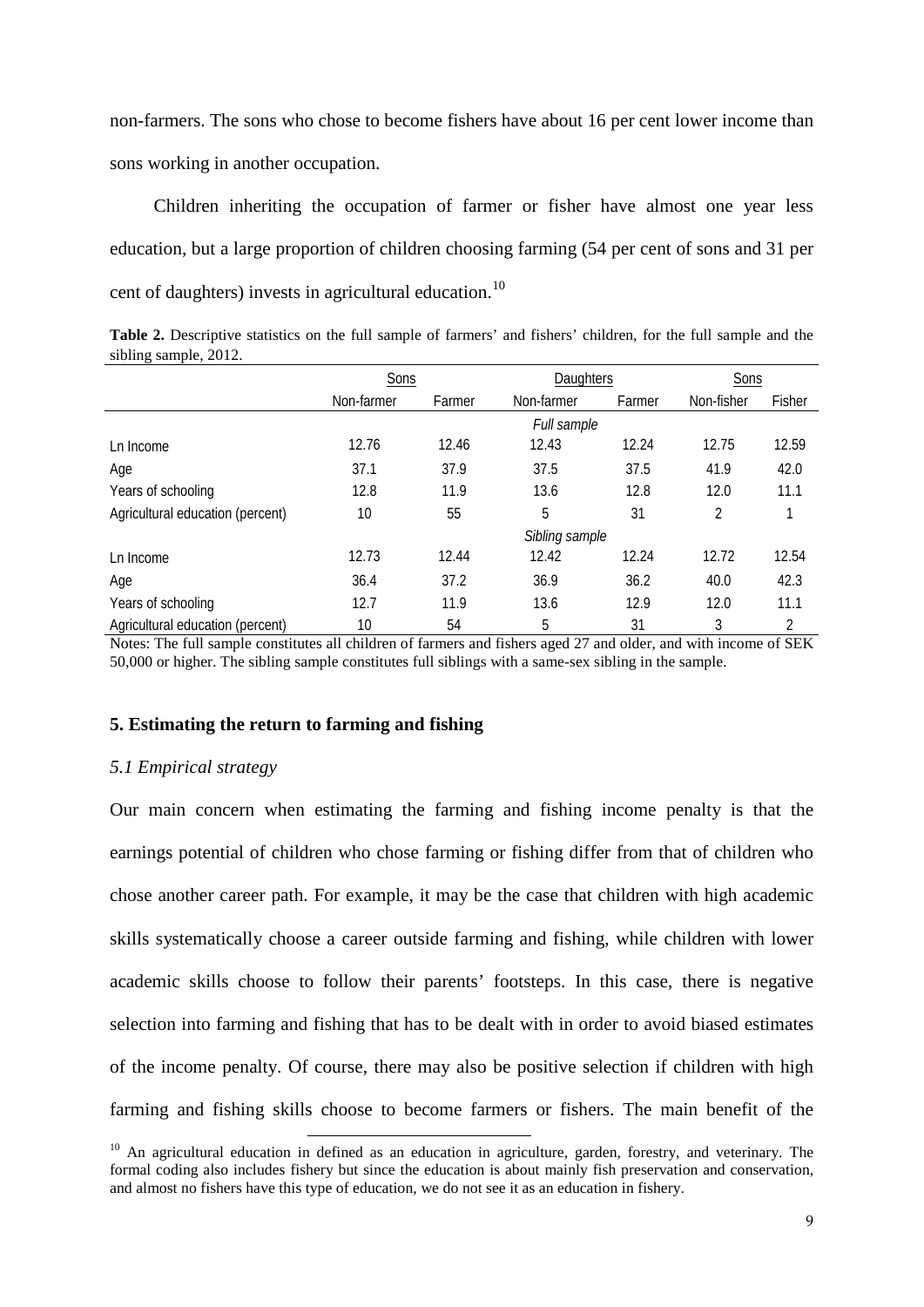sibling fixed effect model used in this study is that it is able to deal with the selection problems described above. The basic empirical strategy is illustrated by the following equation for sibling *i* in family *j*:

$$
ln y_{ij} = \alpha + \delta_j + \beta F_{ij} + \theta \text{ Birth order}_{ij} + \gamma X_{ij} + \varepsilon_{ij}
$$
 (1)

where  $lny_{ij}$  is logarithmic income from employment and self-employment in 2012;  $\alpha$  is the intercept;  $\delta_i$  represents family fixed effects capturing family characteristics common to all siblings within the same family *j*;  $F_{ij}$  is a dummy variable indicating whether the child works as a farmer or a fisher in 2012;  $X_{ij}$ , is a vector of control variables and  $\varepsilon_{ij}$  is the error term. As such, the model removes skill differences between sibling pairs and estimates a within-sibling pair income penalty from farming and fishing.

Identification of  $\beta$  thus relies upon the sibling variation in the incidence of becoming a farmer or fisher, and  $\beta$  should not be subject to any bias due to the influence from unobservables captured in  $\delta_i$  that are also associated with the outcome. Family background (including same neighbourhood, school and peers) and, on average, half of all genes are shared for full siblings (half siblings share, on average, 25 per cent of the genes and are therefore excluded). However, the model relies on the assumption that older and younger siblings have the same earnings potential. Because older siblings may be more likely to take over the family farm, and studies show that birth order has an impact on labour market outcomes (see for example Black et al., 2005),  $\beta$  may be biased due to birth order effects. Therefore we include a variable measuring the birth order of the child. Because families may raise boys and girls differently, and women may suffer from labour market discrimination, we estimated the model separately for same-sex siblings.

The sibling estimate can still suffer from a bias due to skill differences between siblings. However, we argue this bias is small because: i) we use only farming and fishing children with a family background in farming and fishing and ii) we control for educational differences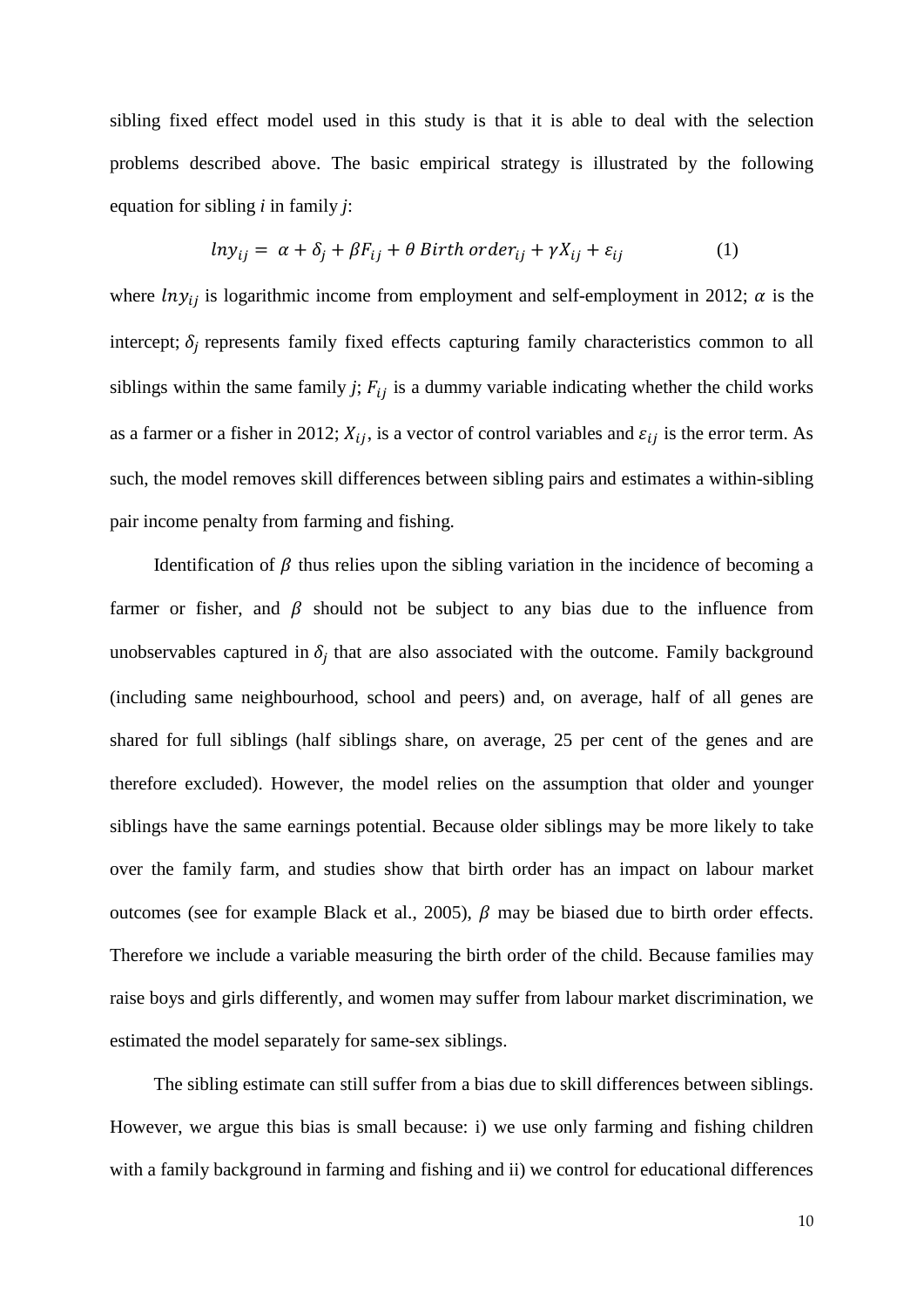within sibling pairs. In particular, the vector of control variables,  $X_{ij}$ , includes age and age squared, years of schooling (which captures academic skills), farming education (dummy variable), civil status (captures skills important on the marriage market), and location of residence (controls for migration patterns). We find (see below) that these covariates have no impact on the estimated sibling income penalty and therefore concluded that the estimate is unbiased because: as education (which is generally the most important human capital determinant) has no impact on the income penalty, we perceive it to be unlikely that some other unobserved sibling difference would bias the estimate.

In a sibling fixed effect (FE) model, parameters are identified from the sample of sibling pairs where there is a difference in the independent variable. Consequently, if neither of the siblings, or both, choose to work as farmers or fishers, this sibling pair does not help to identify the income penalty parameter. However, such sibling pairs help estimate the covariates which give overall strength to the model. For 24 per cent of children in the sibling sample, the siblings have chosen different career paths.

To examine the importance of the sibling fixed effects, we compare the results with a model in which family fixed effects,  $\delta_i$ , are excluded (cross-sectional model). This crosssectional model uses both within-sibling variation and between-sibling pair variation to identify parameters.

Measurement errors are commonly assumed to bias estimates toward zero, and it has been argued that problems with measurement errors are exacerbated by using survey data in a sibling framework (see e.g. Griliches, 1979; Bound and Solon, 1999). If measurement errors are present, the sibling estimate is a lower bound of the true income penalty from farming and fishing. However, since we use register data, the measurement errors in the present case are small (Holmlund, 2005).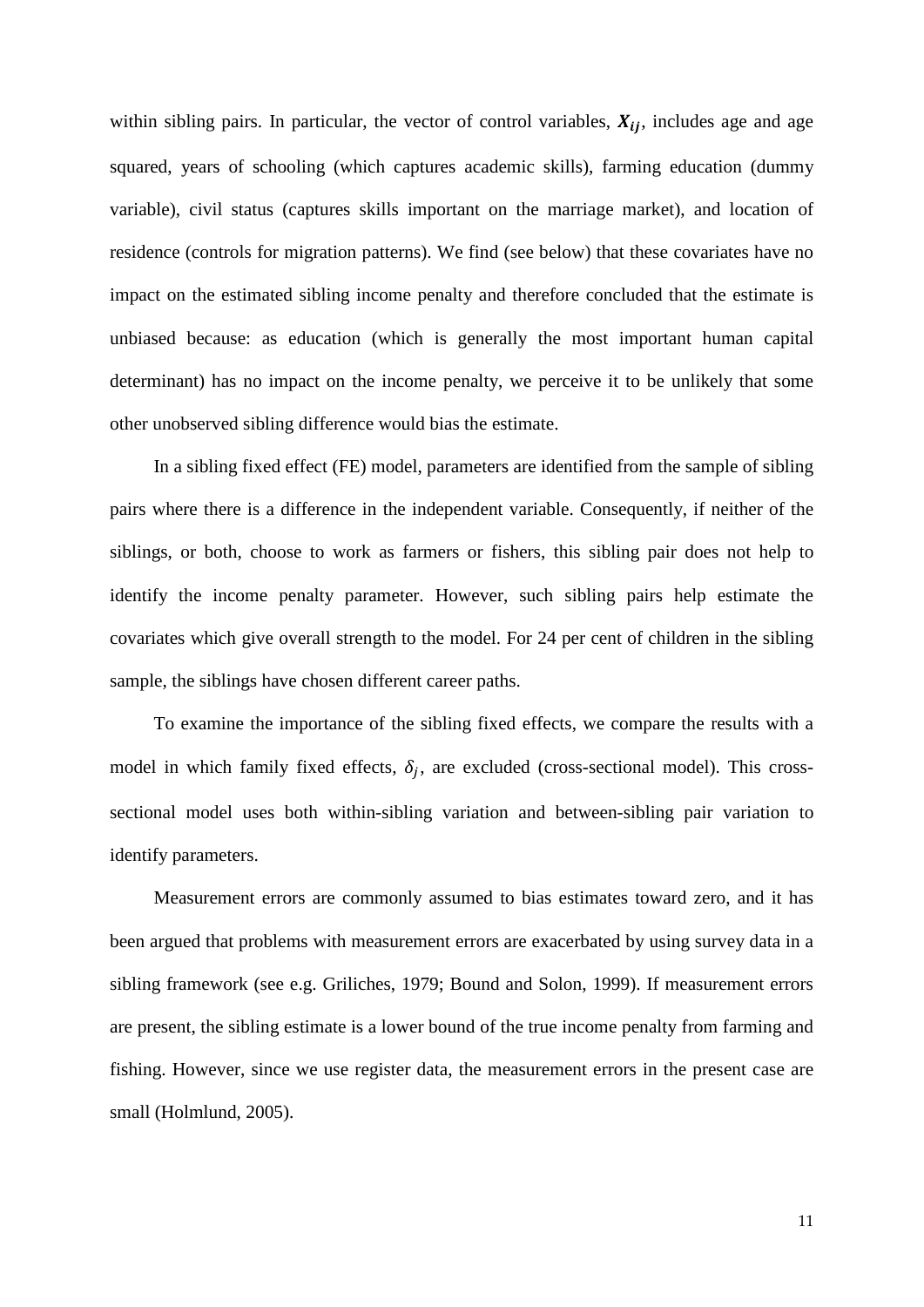### *5.2 Results*

Table 3 shows the sibling FE results and the cross-sectional results for each sample. We begin with the cross-sectional results, as columns (2), (4) and (6) show, the penalty for choosing the father's occupation is approximately  $-25$ ,  $-14$  and  $-17<sup>11</sup>$  $-17<sup>11</sup>$  $-17<sup>11</sup>$  per cent for farmers' sons, farmers' daughters and fishers' sons, respectively. In column (1), (3) and (5), where we add sibling FE, the income penalty increases to -28, -23, and -21. The main finding is that the income penalty is substantial, particularly for farmers' sons. The penalty is about 10 to 20 per cent higher for farmers' and fishers' sons in the sibling FE model (Table 3). The similarity between the estimates in the sibling FE model and the cross-sectional model indicates that potential selection problems only marginally bias the sons' income penalty for choosing their father's occupation.

For farmers' daughters the sibling income penalty is larger, about 60 per cent larger than the cross-sectional estimate (Table 3). This indicates that the cross-sectional model underestimates the farming penalty for daughters, and that there is some kind of positive selection into farming among daughters in the sample. In other words, because the income penalty is smaller when using the variation within *and* between sibling pairs, this indicates that daughters who chose farming have higher earnings potential in agriculture than the average farmer's daughter. Since the higher earnings potential is the same for siblings, this is captured by the family fixed effect in the sibling model. There is some logic to this, as daughters may be less expected to take over the family farm, but the daughters who actually do choose faming may have high farming skills (or other skills) and therefore a high return to farming. Sons may take over the farm to a higher extent because of family expectations.

<span id="page-13-0"></span><sup>&</sup>lt;sup>11</sup> The tables report estimates in log point. To receive the estimates in percentages we take  $100 \times (exp(\beta)-1)$ .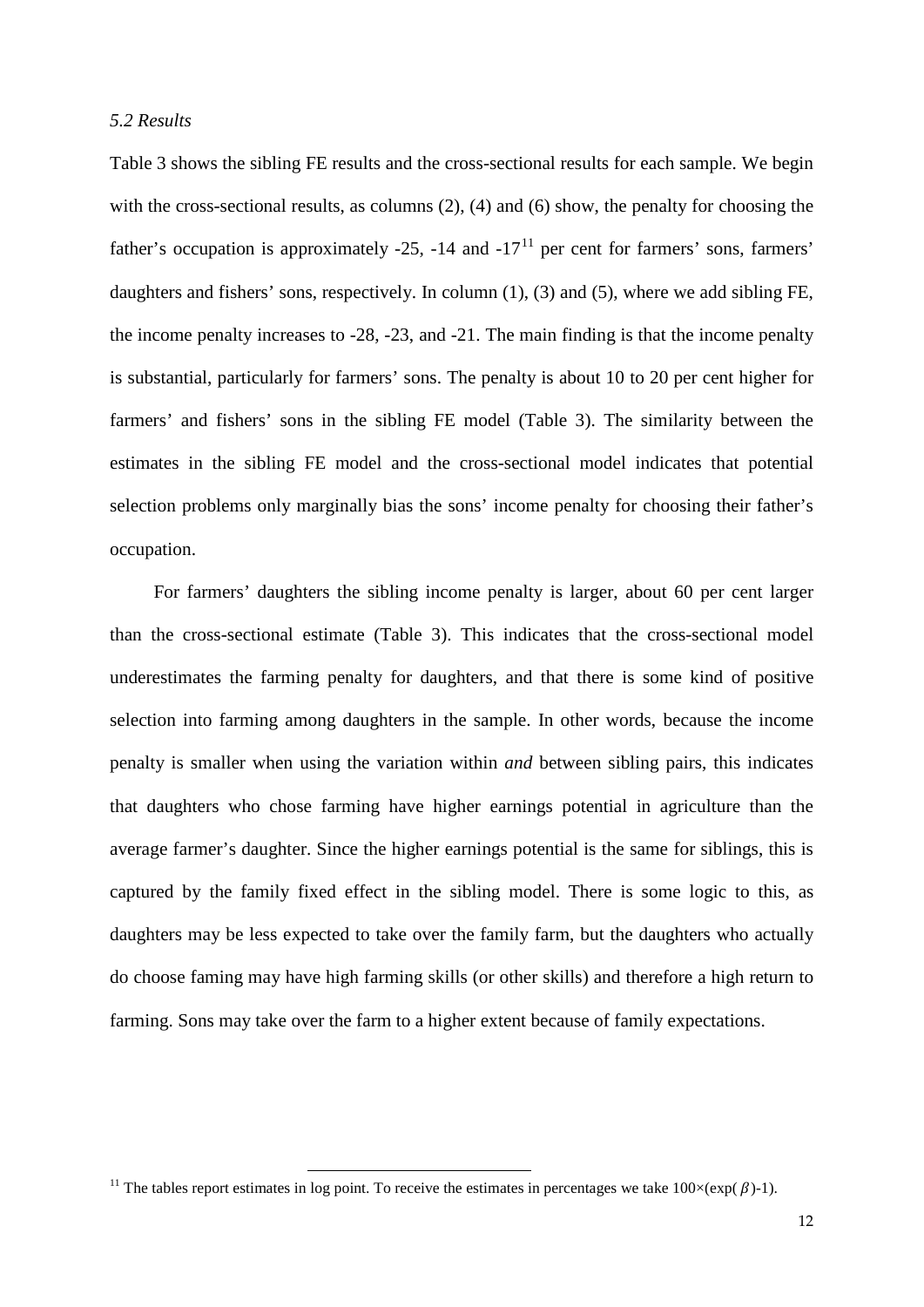|                        | Farmers' sons |             |             | Farmers' daughters |            | Fishers' sons |  |
|------------------------|---------------|-------------|-------------|--------------------|------------|---------------|--|
|                        |               | Cross-      |             | Cross-             |            | Cross-        |  |
|                        | Sibling FE    | sectional   | Sibling FE  | sectional          | Sibling FE | sectional     |  |
|                        | (1)           | (2)         | (3)         | (4)                | (5)        | (6)           |  |
|                        |               |             |             |                    |            |               |  |
| Farmer                 | $-.254***$    | $-.222***$  | $-.209***$  | $-133***$          |            |               |  |
|                        | (.0208)       | (.0150)     | (.0399)     | (.0300)            |            |               |  |
| Fisher                 |               |             |             |                    | $-0.193**$ | $-0.159***$   |  |
|                        |               |             |             |                    | (.0907)    | (.0521)       |  |
| Age                    | $.0701***$    | $.0708***$  | .0241       | $.0362***$         | .0310      | $.0424**$     |  |
|                        | (.0153)       | (.0099)     | (.0192)     | (.0123)            | (.0455)    | (.0212)       |  |
| Age <sup>2</sup>       | $-.0007***$   | $-.0008***$ | .0001       | $-.0001$           | $-.0003$   | $-.0005*$     |  |
|                        | (.0002)       | (.0001)     | (.0002)     | (.0002)            | (.0005)    | (.0003)       |  |
| Years of schooling     | $.0376***$    | $.0471***$  | $.0424***$  | $.0507***$         | .0256      | $.0462***$    |  |
|                        | (.0050)       | (.0031)     | (.0055)     | (.0036)            | (.0180)    | (.0120)       |  |
| Years of schooling×Ag. | $-.0038**$    | $-.0039***$ | $.0059**$   | .0003              |            |               |  |
|                        | (.0016)       | (.0012)     | (.0029)     | (.0022)            |            |               |  |
| Married                | $.0290*$      | $.0384***$  | $-.0558***$ | $-.0640***$        | .0497      | $.101**$      |  |
|                        | (.0152)       | (.0115)     | (.0196)     | (.0136)            | (.0567)    | (.0437)       |  |
| Sibling order          | $-.0009$      | $-.0043$    | $-0.0163$   | $-.0072$           | $-.0087$   | $-.0045$      |  |
|                        | (.0158)       | (.0051)     | (.0199)     | (.0060)            | (.0623)    | (.0216)       |  |
| Sibling FE             | yes           | no          | yes         | n <sub>0</sub>     | yes        | no            |  |
| Municipality FE        | yes           | yes         | yes         | yes                | yes        | yes           |  |
| Observations           | 6,160         | 6,160       | 5,195       | 5,195              | 569        | 569           |  |
|                        |               | 0.220       |             |                    |            |               |  |
| R-squared              | 0.216         |             | 0.185       | 0.205              | 0.248      | 0.333         |  |
| Number of Fathers      | 2,755         |             | 2,339       |                    | 249        |               |  |

**Table 3.** Estimated income penalty from farming and fishing in a sibling fixed effect (FE) model and a crosssectional model (OLS), 2012.

Notes: The dependent variable is logarithmic income work and business. Income is restricted to be above SEK 50,000. The samples include same-sex full siblings. Columns (1) to (4) include children of male farmers. Columns (5) and (6) include children of male fishers. Robust standard error in brackets. \*\*\*p<.01, \*\*p<.05,  $*_{p<.1.}$ 

In general, the covariate estimates are as expected. Income increases with age at a diminishing rate; the return to education is positive but somewhat smaller than in other studies (see for example Nordin, 2008); and the marriage premium is positive for men, but negative for women (see for example Ginther and Sundström, 2010). More importantly, neither the farming nor the fishing income penalty change when control variables are removed, indicating that skill differences between same-sex siblings is not biasing the results. Notably, the return to years of agricultural schooling is lower than the general return to schooling for farmers' sons, but higher for farmers' daughters.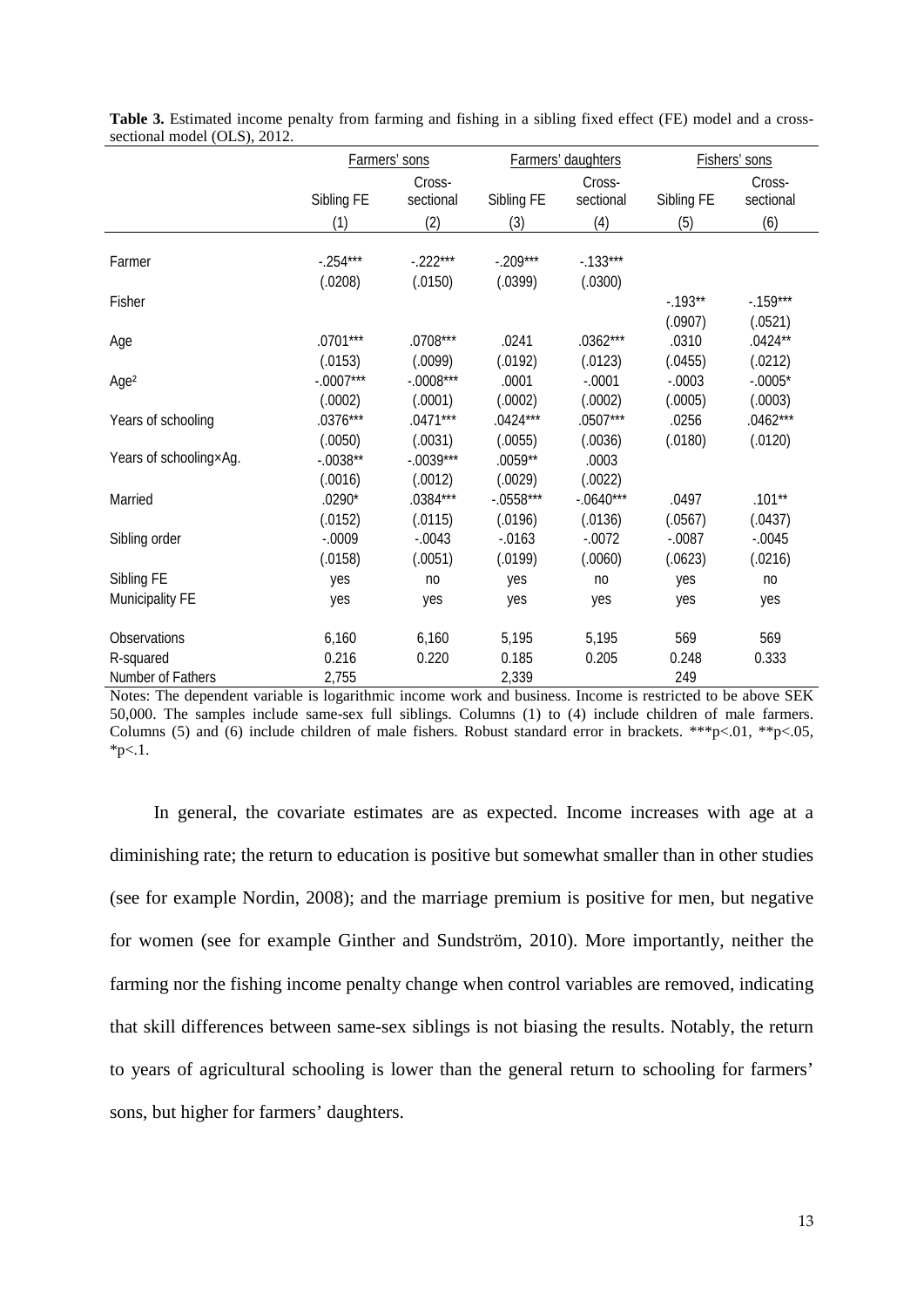#### *Sensitivity analysis*

In the next step, sensitivity tests are performed. Children have been found to be more likely to adopt their father's occupation if the father's income is high (Blomquist et al., 2005). In the sibling FE model this mechanism is removed, because father's income is one part of siblings' common family background. However, to understand the direction of the bias in the cross-sectional income penalty, we add father's income to the cross-sectional model. The father's income is taken as the average income over four years, 1997 to 2000, and it included both farm and non-farm income from work and business (Table 4). Thus, this sensitivity analysis tests whether the size of the income penalty is related to the finding in Blomquist et al. (2015) that children are more likely to inherit their father's occupation if the family business is doing well economically. As columns (1) to (3) in Table 4 show, the father's income is positively related to farmers' children's income, but the income penalty is unaffected by adding father's income (compared with the cross-sectional estimates in Table 3). The conclusion is that the performance of the father's business is not determining the income penalty, as otherwise we would have expected the income penalty to be closer to that of the sibling FE estimate.

In a second sensitivity analysis we examine whether the large income penalty is partly caused by lower working hours, because if farmers and fishers work fewer hours the income difference between siblings may actually relate to employment differences rather than income differences. In columns (4) to (6) of Table 4, the income restriction is increased to SEK 100,000 (about \$14,000) or above. [12](#page-15-0) If working hours are driving our income penalties, we expect this restriction to decrease the income penalty. We find that the income penalty decreases by about 3 percentage points for farmers' sons and daughters and hence is only marginally caused by part-time work. The same conclusion is reached for fishers' sons.

<span id="page-15-0"></span> $12$  When estimating income equation in Swedish register data, Antelius and Björklund (2000) have shown that, when excluding observations below SEK 100,000, hourly wages can be replaced by annual income. Thus, with such a restriction differences in working time is generally not affecting the model.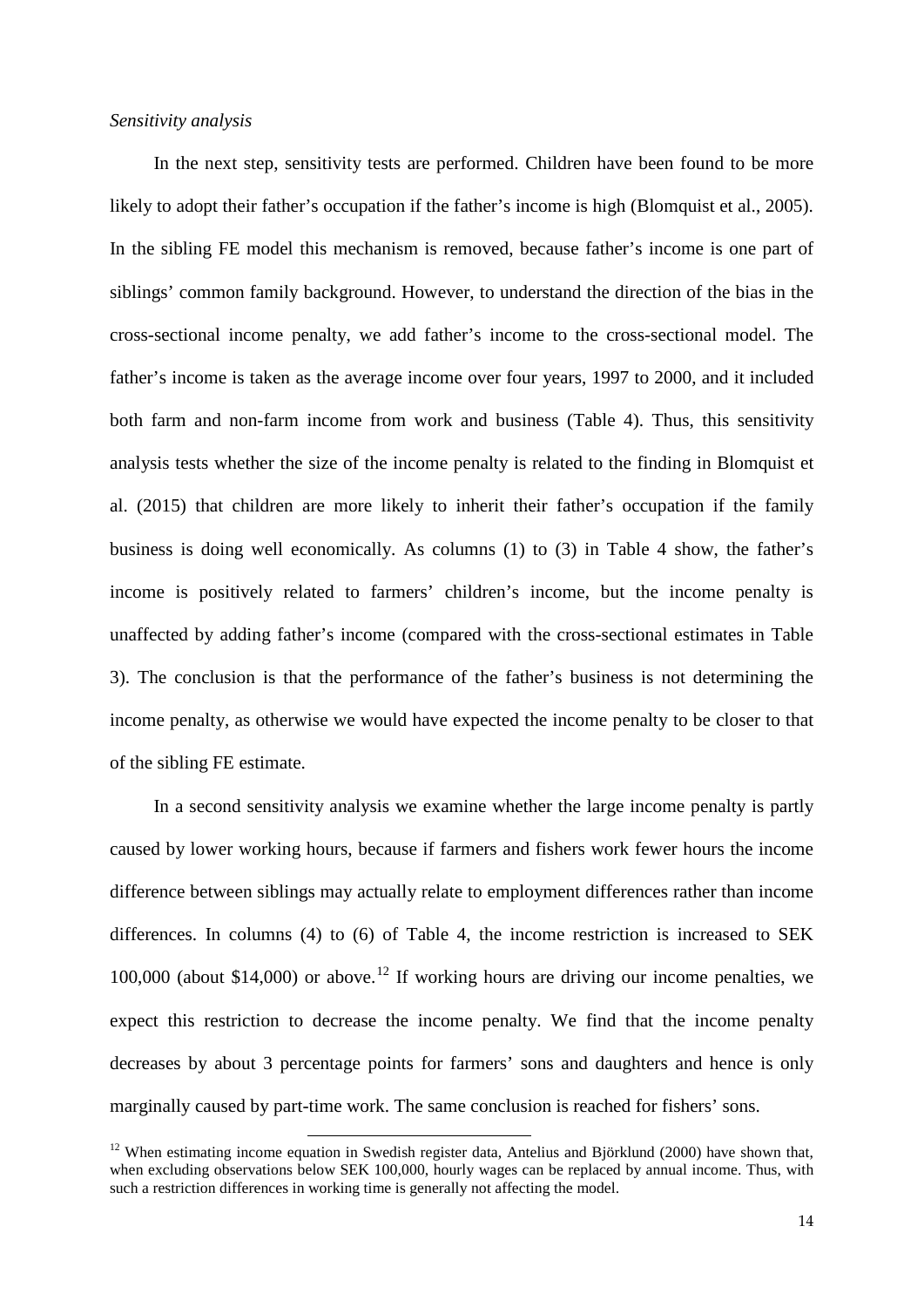| Including father's inc. in |                           |             |                    |             |            |                                 |             |             |           |
|----------------------------|---------------------------|-------------|--------------------|-------------|------------|---------------------------------|-------------|-------------|-----------|
|                            | the cross-sectional model |             | Income>100,000 SEK |             |            | For sample with main share from |             |             |           |
|                            |                           | Farmers'    |                    |             |            |                                 |             |             |           |
|                            | Farmers'                  | daughter    | Fishers'           | Farmers'    | Farmers'   | Fishers'                        | Farmers'    | Farmers'    | Fishers'  |
|                            | sons                      | S           | sons               | sons        | daughters  | sons                            | sons        | daughters   | sons      |
|                            |                           |             |                    |             |            |                                 |             |             |           |
| Farmer                     | $-.227***$                | $-0.135***$ |                    | $-.222***$  | $-.173***$ |                                 | $-.291***$  | $-.268***$  |           |
|                            | (.0150)                   | (.0300)     |                    | (.0180)     | (.0322)    |                                 | (.0227)     | (.0492)     |           |
| Fisher                     |                           |             | $-.159***$         |             |            | $-.179***$                      |             |             | $-.234**$ |
|                            |                           |             | (.0520)            |             |            | (.0682)                         |             |             | (.117)    |
| Father's income            | $.0419***$                | $.0194**$   | .0106              |             |            |                                 |             |             |           |
|                            | (.0083)                   | (.0099)     | (.0112)            |             |            |                                 |             |             |           |
| Age                        | $.0702***$                | $.0351***$  | $.0403*$           | .0585***    | .0107      | .0539                           | $.0632***$  | .0270       | .0147     |
|                            | (.0100)                   | (.0123)     | (.0212)            | (.0136)     | (.0156)    | (.0349)                         | (.0156)     | (.0194)     | (.0496)   |
| Age <sup>2</sup>           | $-.001***$                | $-.0001$    | $-.0004*$          | $-.0006***$ | .0001      | $-.0005$                        | $-.0006***$ | .0001       | $-.0002$  |
|                            | (.0001)                   | (.0002)     | (.0003)            | (.0002)     | (.0002)    | (.0004)                         | (.0001)     | (.0002)     | (.0006)   |
| Years of sch.              | $.0463***$                | $.0505***$  | $.0469***$         | $.0366***$  | $.0334***$ | .0234                           | $.0375***$  | $.0423***$  | .0264     |
|                            | (.0031)                   | (.0036)     | (.0121)            | (.0043)     | (.0045)    | (.0154)                         | (.0053)     | (.0056)     | (.0195)   |
| Years of sch.×Ag.          | $-.004***$                | .00028      |                    | $-.0028**$  | $.0050**$  |                                 | $-.0025$    | $.0056*$    |           |
|                            | (.0012)                   | (.0022)     |                    | (.0014)     | (.0025)    |                                 | (.0017)     | (.0030)     |           |
| Married                    | $.0370***$                | $-.064***$  | $.0968**$          | $.0246*$    | $-0538***$ | .0556                           | $.0323**$   | $-.0609***$ | .0795     |
|                            | (.0115)                   | (.0136)     | (.0441)            | (.0135)     | (.0159)    | (.0503)                         | (.0158)     | (.0199)     | (.0647)   |
| Sibling order              | $-.0055$                  | $-.0076$    | $-.0093$           | $-.00068$   | $-.0069$   | $-0.0251$                       | $-.0041$    | $-.0197$    | $-.0002$  |
|                            | (.0050)                   | (.0060)     | (.0227)            | (.0137)     | (.0163)    | (.0470)                         | (.0161)     | (.0199)     | (.0657)   |
| Sibling FE                 | no                        | no          | no                 | yes         | yes        | yes                             | Yes         | yes         | yes       |
| Municipality FE            | yes                       | yes         | yes                | yes         | yes        | yes                             | Yes         | yes         | yes       |
|                            |                           |             |                    |             |            |                                 |             |             |           |
| Observations               | 6,160                     | 5,195       | 569                | 6,002       | 4,826      | 553                             | 5,921       | 5,080       | 535       |
| R-squared                  | 0.224                     | 0.206       | 0.334              | 0.229       | 0.204      | 0.328                           | 0.231       | 0.186       | 0.279     |
| No. of fathers             |                           |             |                    | 2,749       | 2,323      | 248                             | 2,741       | 2,328       | 245       |

**Table 4.** Results of sensitivity analysis on the income penalty from farming and fishing, 2012.

*Notes*: The dependent variable is logarithmic income work and business. The samples include same-sex full siblings. FE = fixed effect. Robust standard errors in brackets. \*\*\*p<.01, \*\*p<.05, \*p<.1.

In the analysis above, children with some income from farming or fishing were classified as farmers or fishers. An alternative would be to classify children as farmers or fishers only if their main income derives from these sectors. This seems a sensible approach, because otherwise a low income share in farming or fishing might indicate that the individual has chosen another career path in the first instance and kept farming as a side-line. However, low engagement in farming or fishing may be caused by inability to make a living from such work and full-time farming or fishing might have been the preferred career choice if economically viable. For that reason, in the main analysis we opted not to restrict the sample based on the income share. However, in a sensitivity analysis to examine whether the low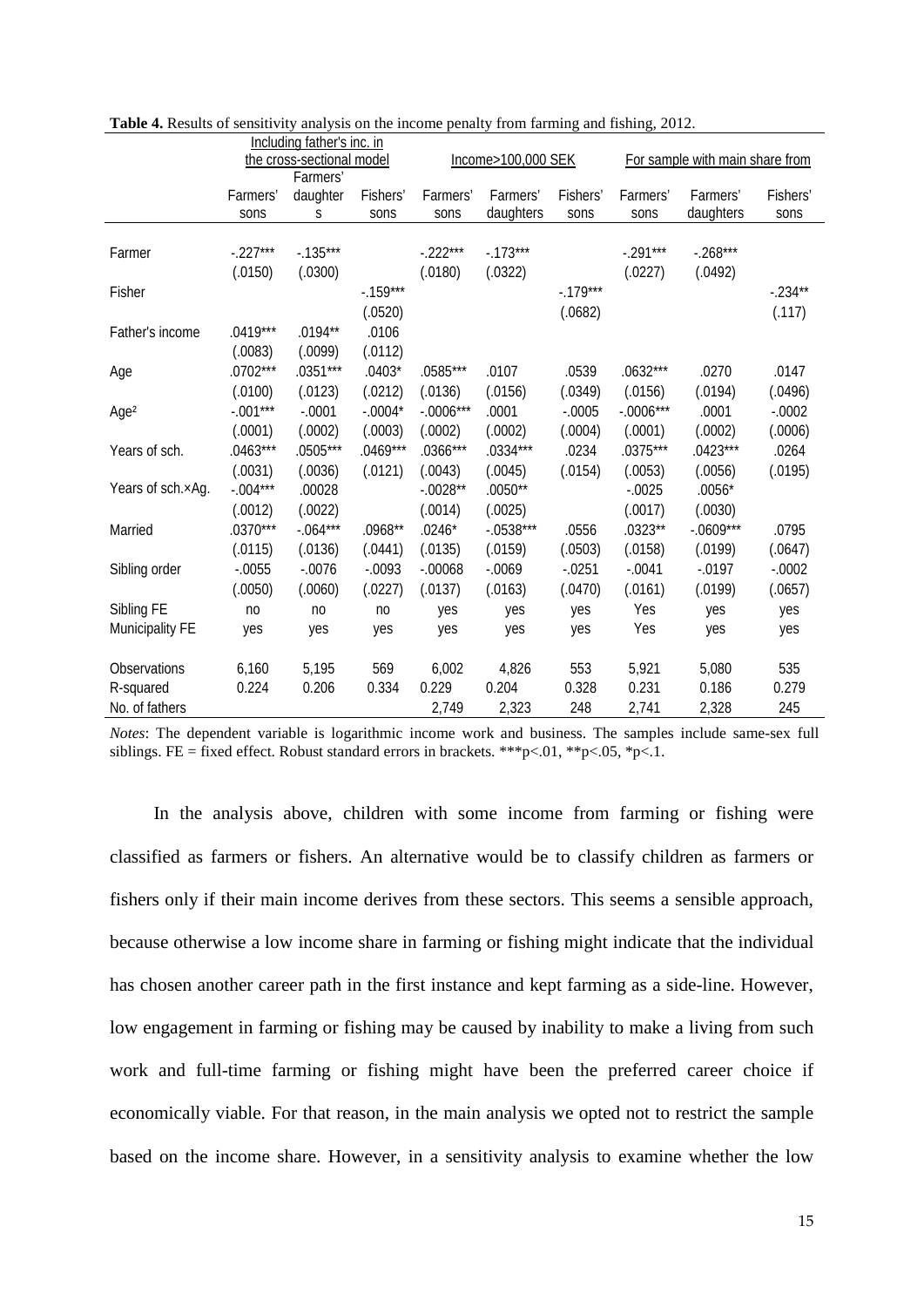incomes in farming and fishing are partly compensated for by higher incomes from other sources, we restrict the sample to only those earning their main income from farming or fishing. As columns (7) to (9) in Table 4 show, this increased the income penalty by 15, 28 and 18 per cent for farmers' sons, farmers' daughters and fishers' sons, respectively (the penalty increases further when we consider the sample without off-farm and off-fishing incomes). Thus, these findings indicate that the pure returns from farming and fishing are even lower, but total income is augmented by income from other sources.

#### **Summary and discussion**

This study analysed whether a sibling who inherits their father's occupation in farming or fishing earns a different income from a sibling who chooses another career path. This was done by estimating the causal return to farming and fishing for 11,924 children of Swedish farmers and fishers in 2012.

The income penalty of choosing the father's occupation was found to be large. Farmers' sons received 28 per cent lower incomes than their same-sex sibling, while for farmers' daughters and fishers' sons the income gap was about 22 per cent to a same-sex sibling. Using a cross-sectional model without sibling fixed effects, gave lower penalty values. Thus, not controlling for shared skills between siblings resulted in underestimated income penalty, particularly for farming daughters.

In conclusion, the decision to inherit the father's occupation cannot be based on the returns to farming and fishing, and there must be other explanations for why children follow in their father's footsteps. However, taxed income may not tell the full story and informal income can represent a type of measurement error in the income variable. According to the Swedish tax authorities (2006), informal income in agriculture and fishing is high, implying that total income is underreported. Another explanation, also related to the informal economy, is that the living costs may be lower, e.g. farmers and fishers consume their own products and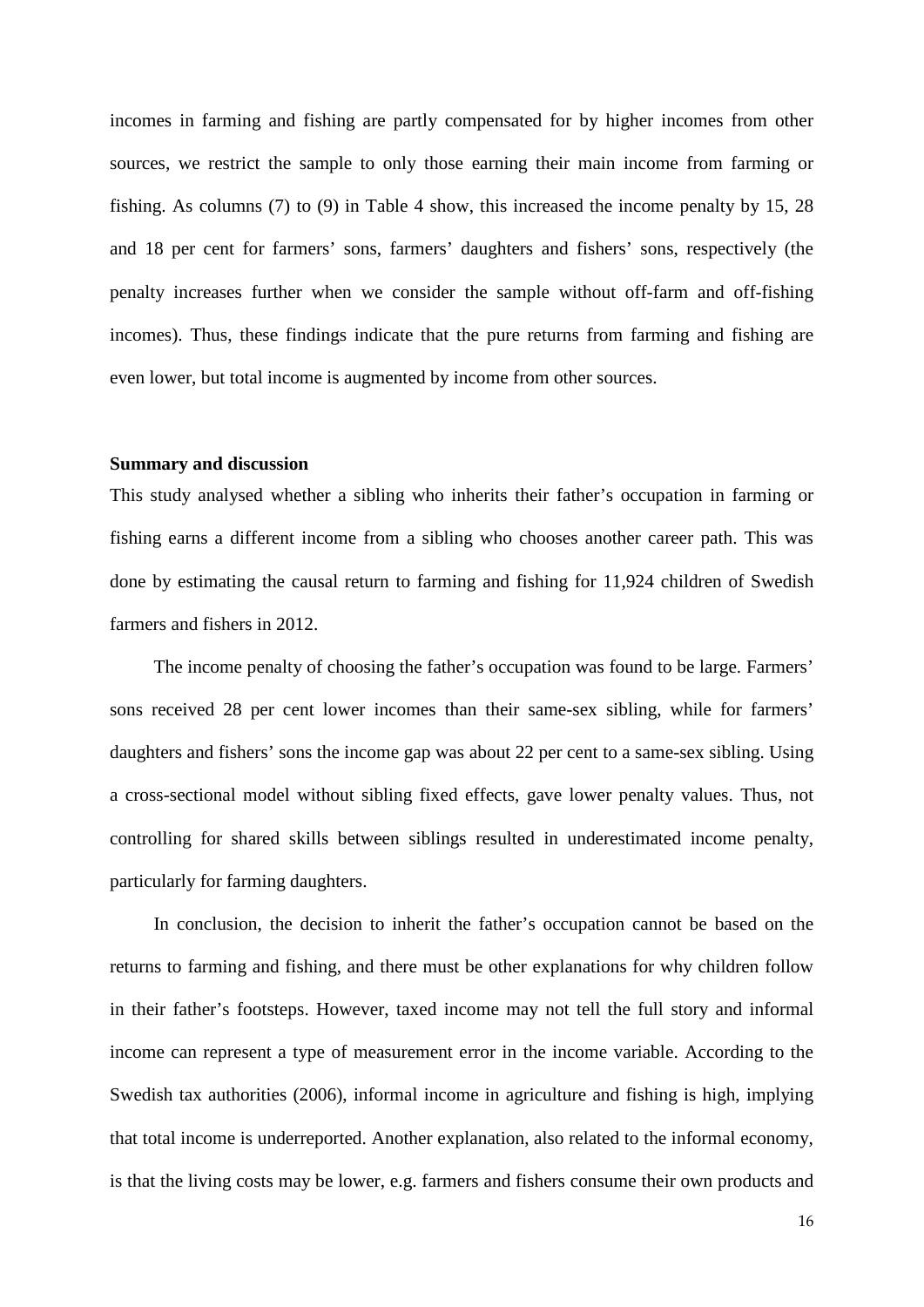neighbouring farmers trade services with each other. Finally, preference formation across generations and social norms sanctioning mobility (Haagsma and Koning, 2005) favour occupational transmission between generations.

Overall, even if the decision to become a farmer or a fisher is presumably influenced by many factors, the substantial income penalty may reduce the inflow over time or make it selective. At some point, positive aspects will be unable to compensate for large penalties and low pay may change the workforce characteristics in agriculture and fishing. If entrepreneurial farmers and fishers with new ideas choose other career paths, these sectors may lose competitiveness. Further research is necessary to determine whether this is an ongoing problem.

#### **References**

- Artz, G., Kimle, K., and P. Orazem. 2013. "Does the Jack of all trades hold the winning hand? Comparing the role of specialized versus general skills in the returns to an agricultural degree." *American Journal of Agricultural Economics* 96: 193–212.
- Antelius, J., and A. Björklund. 2000. "How Reliable are Register Data for Studies of the Return to Schooling? An Examination of Swedish Data", *Scandinavian Journal of Educational Research* 44: 341–355.
- Berlinschi, R., Swinnen, J., and K. Van Herck. 2014. "Trapped in Agriculture? Credit Constraints, Investments in Education and Agricultural Employment." *European Journal of Development Research* 26: 490–508.
- Black, S., Devereux, P., and K. Salvanes. 2005. "The More the Merrier? The Effect of Family Size and Birth Order on Children's Education." *Quarterly Journal of Economics* 120: 669–700-
- Blau, P., and O. Duncan. 1967. *The American Occupational Structure*. New York: Free Press.
- Blomquist, J., Nordin, M. and S. Waldo. 2015. "Why Should I Follow? Exploring Occupational Inheritance in Agriculture and Fishing." Mimeo.
- Bound, J., and G. Solon. 1999. "Double Trouble: On the Value of Twins-based Estimation of the Return to Schooling," *Economics of Education Review* 18: 169–182.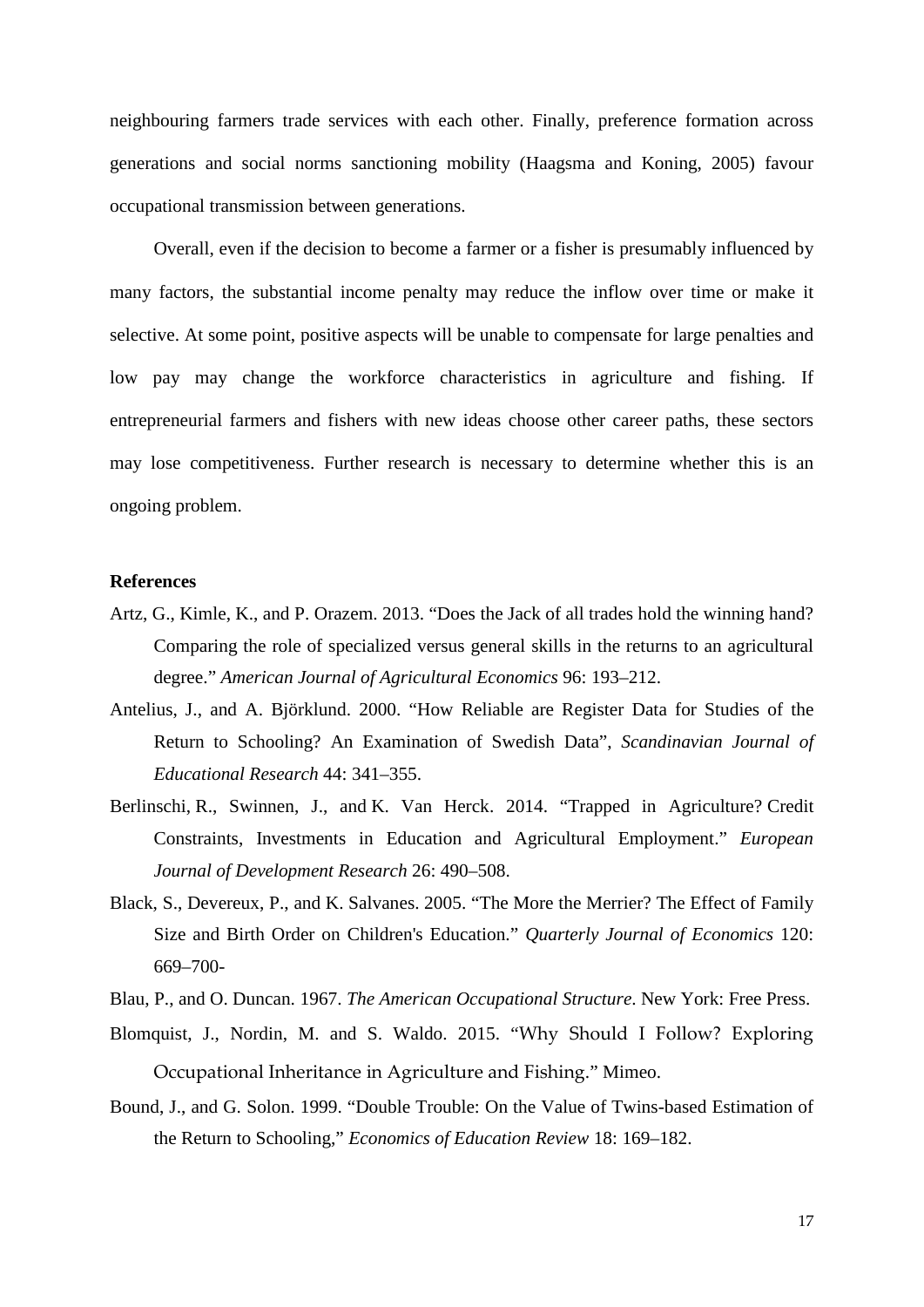- Böhlmark, A. and M. Lindquist. 2006. "'Life-Cycle Variations in the Association between Current and Lifetime Income: Replication and Extension for Sweden", *Journal of Labor Economics* 24: 879–896.
- Card, D. 1999. "The Causal Effect of Education on Earnings". In O. Ashenfelter and D. Card, eds, *Handbook of Labor Economics*, *Volume 3*. Stanford: Elsevier, pp. 1801–1863.
- European Commison (EC). 2014. " CAP post 2013: Key Graphs & Figures, Graph 4, Evolution of agricultural income as a share of average income in the economy. DG Agriculture and Rural Development, Agricultural Policy Analysis and Perspectives Unit.
- Gardner, B. 2000. "Economic Growth and Low Incomes in Agriculture." *American Journal of Agricultural Economics* 82: 1059–1074.
- Ginther, D., and M. Sundström. 2010. "Does marriage lead to specialization? An evaluation of Swedish trends in adult earnings before and after marriage." Swedish Institute for Social Research (SOFI). Working paper 1/2010.
- Griliches, Z. 1979) "Sibling Models and Data in Economics: Beginnings of a Survey," *Journal of Political Economy* 87: 37–64.
- Haagsma, R., and N. Koning. 2005. "Endogenous norms and preferences and the farm income problem." *European Review of Agricultural Economics* 32: 25–49.
- Homans, F., and Wilen, J. 1997. A Model of Regulated Open Access Resource Use. Journal of Environmental Economics and Management 32:1-21.
- Hill, B. 2000. "Agricultural incomes and the CAP." Institute of Economic Affairs (IEA). Oxford: Blackwell Publishers.
- Holmlund, H. 2005. "Estimating Long-Term Consequences of Teenage Childbearing: An Examination of the Siblings Approach." *The Journal of Human Resources* 40: 716–743
- Laband, D., and B. Lentz. 1983. "Occupational Inheritance in Agriculture." *American Journal of Agricultural Economics* 65: 311–314.
- Laband, D., and B. Lentz. 1992. "Self-Recruitment in the Legal Profession." *Journal of Labor Economics* 10: 182–201.
- Lentz, B., and D. Laband. 1989. "Why so many Children of Doctors become Doctors: Nepotism vs. Human Capital Transfers." *Journal of Human Resources* 24: 396–413.
- Lentz, B., and D. Laband. 1990. "Entrepreneurial Success and Occupational Inheritance among Proprietors." *Canadian Journal of Economics* 23: 563–579.
- Lindahl, L., and H. Regnér. 2005. "College Choice and Subsequent Earnings: Results Using Swedish Sibling Data." *The Scandinavian Journal of Economics* 107: 437–457.